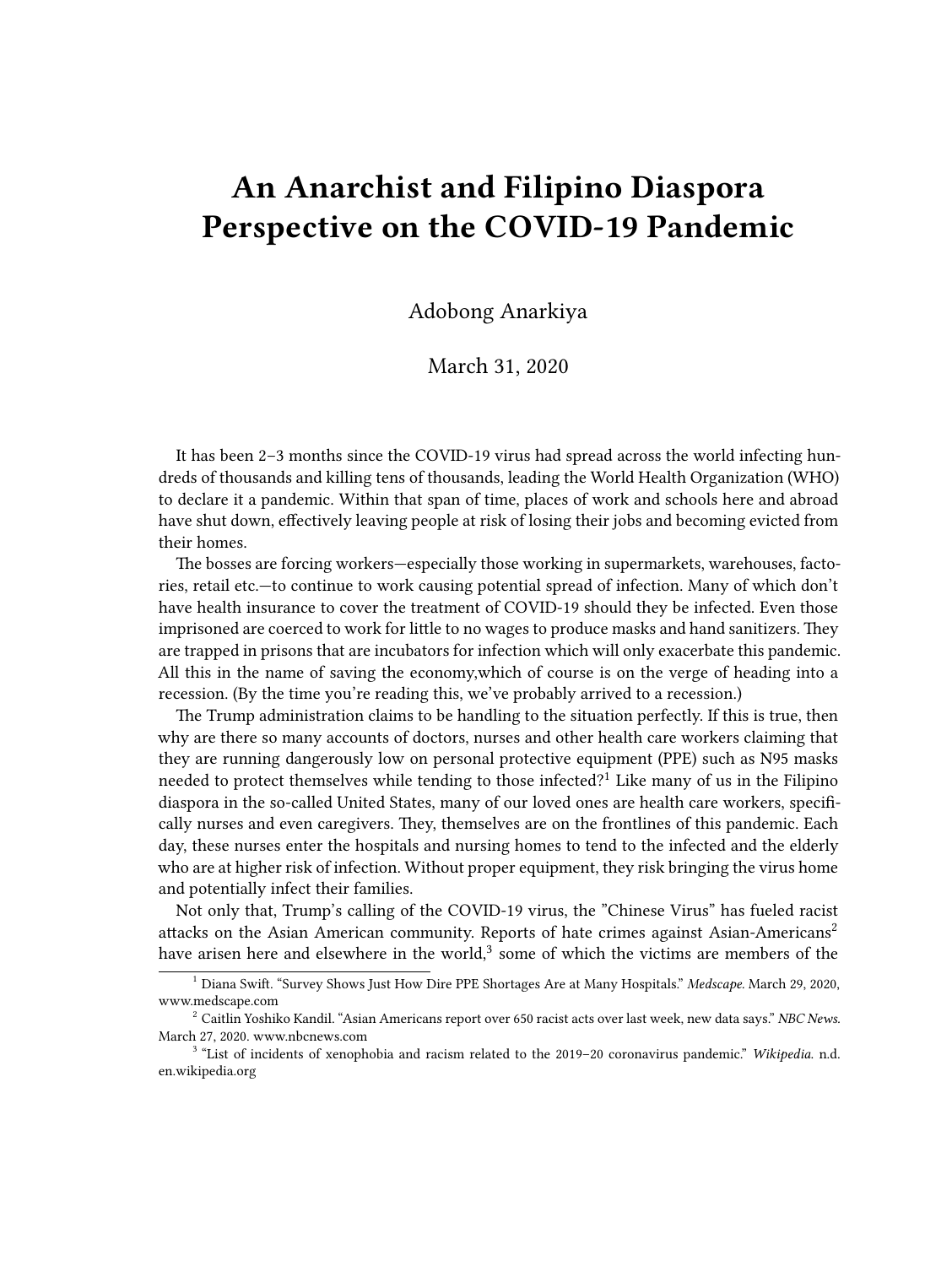Filipino diaspora.<sup>4</sup> Our concern as Asian Americans is not only just the threat of the virus but also racism and xenophobia.

Time and time again has shown that the state is incompetent in times of crisis, only to bail out the capitalists and bureaucrats while leaving ordinary people in the dust. That is a given for us anarchists. But we shouldn't despair. Rather than relying on the state and corporations to save us, many of us across the country and around the world have formed autonomous mutual aid projects,<sup>5</sup> from volunteering to help gather groceries and other supplies for the elderly and immunocompromised and pitching in financial support for others.

Not only that, workers in big grocery and retail chains like Whole Foods, Amazon and Instacart have planned on walking out of their jobs in protest for better safety equipment and paid sick leave.<sup>6</sup> Even General Electric factory workers are walking out of their jobs manufacturing jet engines and opting to manufacture much needed ventilators to help in the COVID-19 pandemic.<sup>7</sup> On April  $1<sup>st</sup>$ , there will also be tenants across the country who will organize and participate in a rent strike. $8$  Many tenants are out of jobs due to the pandemic cannot pay rent and yet the landlords still insist on collecting rent from them. How typical of a landlord to exploit the vulnerable especially in the midst of the pandemic! We will have none of this!

It is quite obvious that we hold the power to keep this system in place; we also have the power to destroy this system. A return to normal is unthinkable because it is this normalcy that brought this situation on us to begin with. Solidarity to everyone organizing against the state and capital and against this pandemic!

Another world is possible.

**Love live anarchy! / Mabuhay ang anarkiya!**

<sup>4</sup> Brittany Wong. "For Asian Americans, There Are Two Pandemics: COVID-19 And Daily Bigotry." *Huffpost.* March 26, 2020, htps://www.huffpost.com/entry/asian-american-racism-coronavirus\_l\_5e790a71c5b63c3b64954eb4

<sup>&</sup>lt;sup>5</sup> "COVID-19 Mutual Aid." It's Going Down. n.d. [itsgoingdown.org](https://itsgoingdown.org/c19-mutual-aid/)

<sup>6</sup> Julia Arciga. "Whole Foods Workers to Strike After Amazon, Instacart Employees Walk Out." *The Daily Beast.* March 30, 2020. [www.thedailybeast.com](https://www.thedailybeast.com/whole-foods-workers-to-strike-after-amazon-instacart-employees-walk-out)

<sup>7</sup> Edward Ongweso Jr. "General Electric Workers Launch Protest, Demand to Make Ventilators." *Vice.* March 31, 2020. [www.vice.com](https://www.vice.com/en_us/article/y3mjxg/general-electric-workers-walk-off-the-job-demand-to-make-ventilators)

 $^8$  "Between Eviction, Infection, And Refusal: What You Need To Know About The April 1st Rent Strike & How To Plug In." It's Going Down. March 27. 2020. [itsgoingdown.org](https://itsgoingdown.org/what-you-need-to-know-about-rent-strike/)